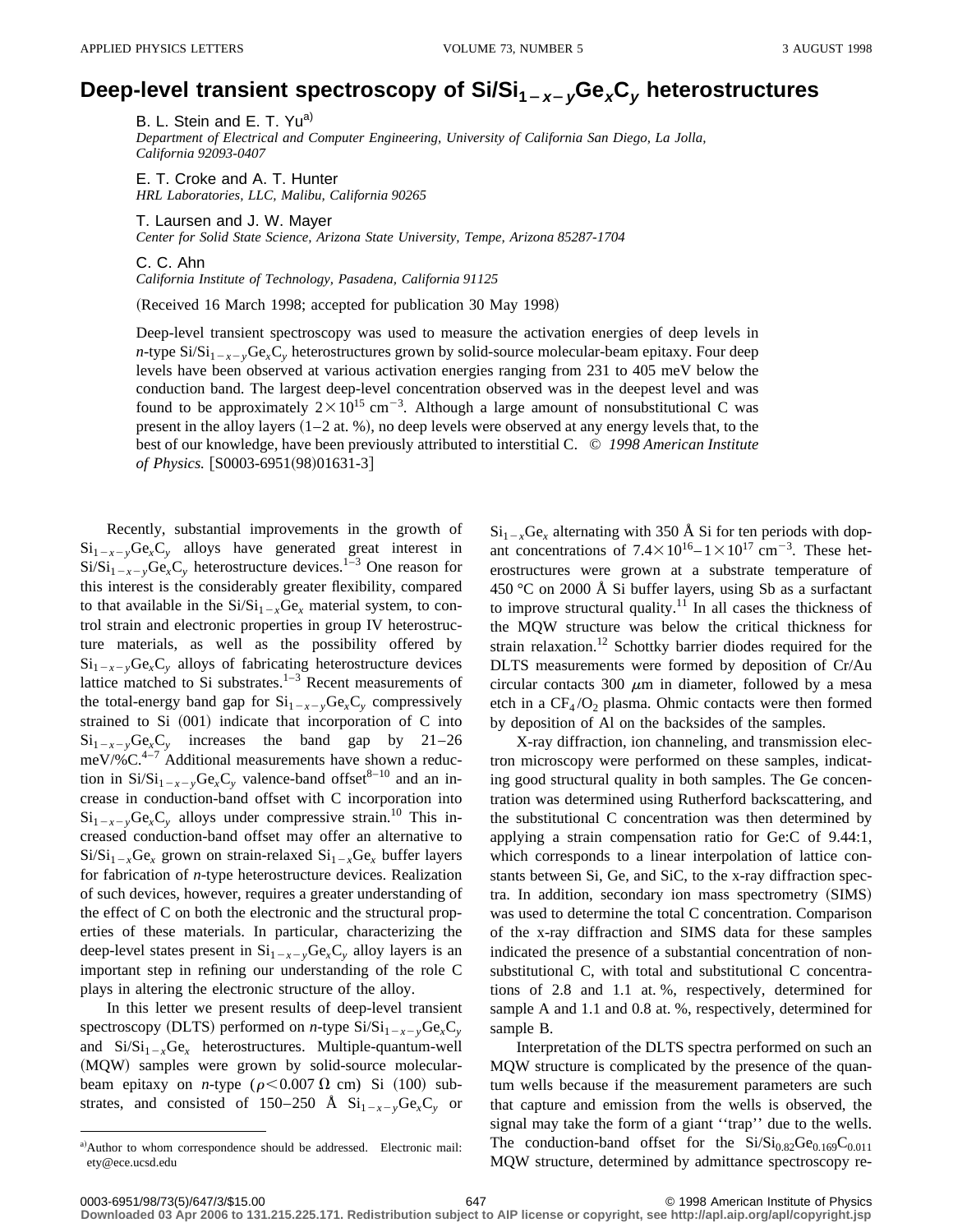

FIG. 1. DLTS spectra for two *n*-type MQW structures: (a)  $Si/Si_{0.82}Ge_{0.169}C_{0.011}$  (sample A) with  $V_{rev}=-1.0 V, V_{pulse}=-0.1 V, a$ pulse width of 1 ms, and rate windows of 20, 50, 80, 200, 400, and 1000 Hz for (a)–(f), respectively, and (b)  $Si/Si_{0.899}Ge_{0.093}C_{0.008}$  (sample B) with  $V_{\text{rev}}$ = -1.0 V,  $V_{\text{pulse}}$ = -0 V, a pulse width of 1 ms, and rate windows of 20, 50, 80, 200, 400, and 1000 Hz for  $(g)$ –(1), respectively.

sults reported elsewhere, was found to be  $100 \pm 11$  meV.<sup>13</sup> No DLTS peak corresponding to this energy was observed, indicating that emission from the well was not contributing to the capacitance signal for our DLTS measurement conditions. No peaks were observed in the admittance spectra of the  $Si/Si_{0.896}Ge_{0.093}C_{0.011}$  MQW structure, but previous bandoffset measurements for  $Si/Si_{1-x-y}Ge_xC_y$  heterojunctions $10,13$  suggest that the conduction-band offset at this composition would be small  $(72 \pm 11 \text{ meV})$ , and therefore, difficult to observe experimentally.

Figure  $1(a)$  shows the DLTS spectrum for the  $Si/Si_{0.82}Ge_{0.169}C_{0.011}$  sample, clearly revealing the presence of several deep levels. Using the notation  $E(x)$  for a deep level at  $E_c - x$  eV, the three most clearly discernible levels and their corresponding activation energies are  $E1(0.231)$  $\pm 0.02$ ), E2(0.334 $\pm 0.008$ ), and E3(0.405 $\pm 0.012$ ). A small peak in the spectrum is visible near 70 K, but the peak intensity was not sufficient to allow extraction of an accurate activation energy. Data for this sample were obtained for temperatures as low as 10 K, and no peaks were observed at lower temperatures that might correspond to shallower levels, to within a sensitivity of  $\sim$  2  $\times$  10<sup>13</sup> cm<sup>-3</sup>, which is limited by a relatively high doping in these heterostructures.



FIG. 2. Arrhenius plots of  $\ln(e_t/(kT_m)^2)$  and  $1/kT_m$ , where  $e_t$  is the thermal emission time given by the rate window of the measurement at the peak temperature  $T_m$ . The closed symbols represent peaks for the  $Si/Si_{1-x-y}Ge_xC_y$  MQW structures, and the open symbols represent peaks for the  $Si/Si_{0.8}Ge_{0.2}$  MQW structure.

Because the peak height is proportional to the density of states of the level, the quantum wells would have a much larger signal than our sensitivity limit if they were contributing to the capacitance transients. Figure  $1(b)$  shows DLTS spectra for the  $Si/Si_{0.896}Ge_{0.093}C_{0.011}$  MQW structure. A deep level E4 is observed, with an activation energy of 0.356  $\pm 0.023$  eV. Arrhenius plots for all four of these levels are shown in Fig. 2, and a summary of these results is given in Table I.

A large number of deep levels have been identified in Si and  $Si_{1-x}Ge_x$  using various other techniques in conjunction with  $DLTS$ .<sup>14–17</sup> Although additional measurements have not been performed on these samples, we have identified in the literature some possibilities for the sources of these deep levels. First-principles self-consistent electronic structure calculations have revealed that many deep impurity levels are expected to be invariant in energy with respect to an absolute vacuum level.<sup>18</sup> For  $Si_{1-x}Ge_x$ , previously reported measurements of the compositional behavior of deep-level energies have shown that often levels are, in fact, pinned to the vacuum energy level, thereby displaying a shift in measured activation energy equal to the shift in the relevant band-edge energy.<sup>19,20</sup> Based on experimentally measured values for the conduction-band offsets in  $Si/Si_{1-x-y}Ge<sub>x</sub>C<sub>y</sub>$ heterostructures,<sup>12</sup> we expect conduction-band offsets of  $107 \pm 16$  and  $72 \pm 11$  meV for  $Si/Si_{0.82}Ge_{0.169}C_{0.011}$  and  $Si/Si<sub>0.896</sub>Ge<sub>0.093</sub>C<sub>0.011</sub>$ , respectively. Using these band-offset values, we obtain deep-level energies, referred to the Si conduction-band edge, shown in Table I. Levels E2 and E4 in the two samples now appear to be due to the same defect level at  $437 \pm 15$  meV below the conduction-band edge of Si, a level that is consistent with an Sb–vacancy pair level previously observed in  $Si_{1-x}Ge_x$  doped with Sb.<sup>21</sup> The presence

TABLE I. Summary of heterostructure compositions and deep levels measured by DLTS.

| Sample | (Ge)  | Total<br>(C) | Subst.<br>(C) | Activation energy of<br>observed deep levels | Shifted trap energies (referred<br>to Si conduction-band edge) |
|--------|-------|--------------|---------------|----------------------------------------------|----------------------------------------------------------------|
| A      | 16.9% | 2.8%         | 1.1%          | $E1(0.231)$ , $E2(0.334)$ , $E3(0.405)$      | E1(0.338), E2(0.441), E3(0.512)                                |
| B      | 9.3%  | 1.1%         | 0.8%          | E4(0.356)                                    | E4(0.428)                                                      |
|        | 20%   | $0\%$        | 0%            | $E5(0.353)$ , $E6(0.465)$ , $E7(0.639)$      | $E5(0.353)$ , $E6(0.465)$ , $E7(0.639)$                        |

**Downloaded 03 Apr 2006 to 131.215.225.171. Redistribution subject to AIP license or copyright, see http://apl.aip.org/apl/copyright.jsp**